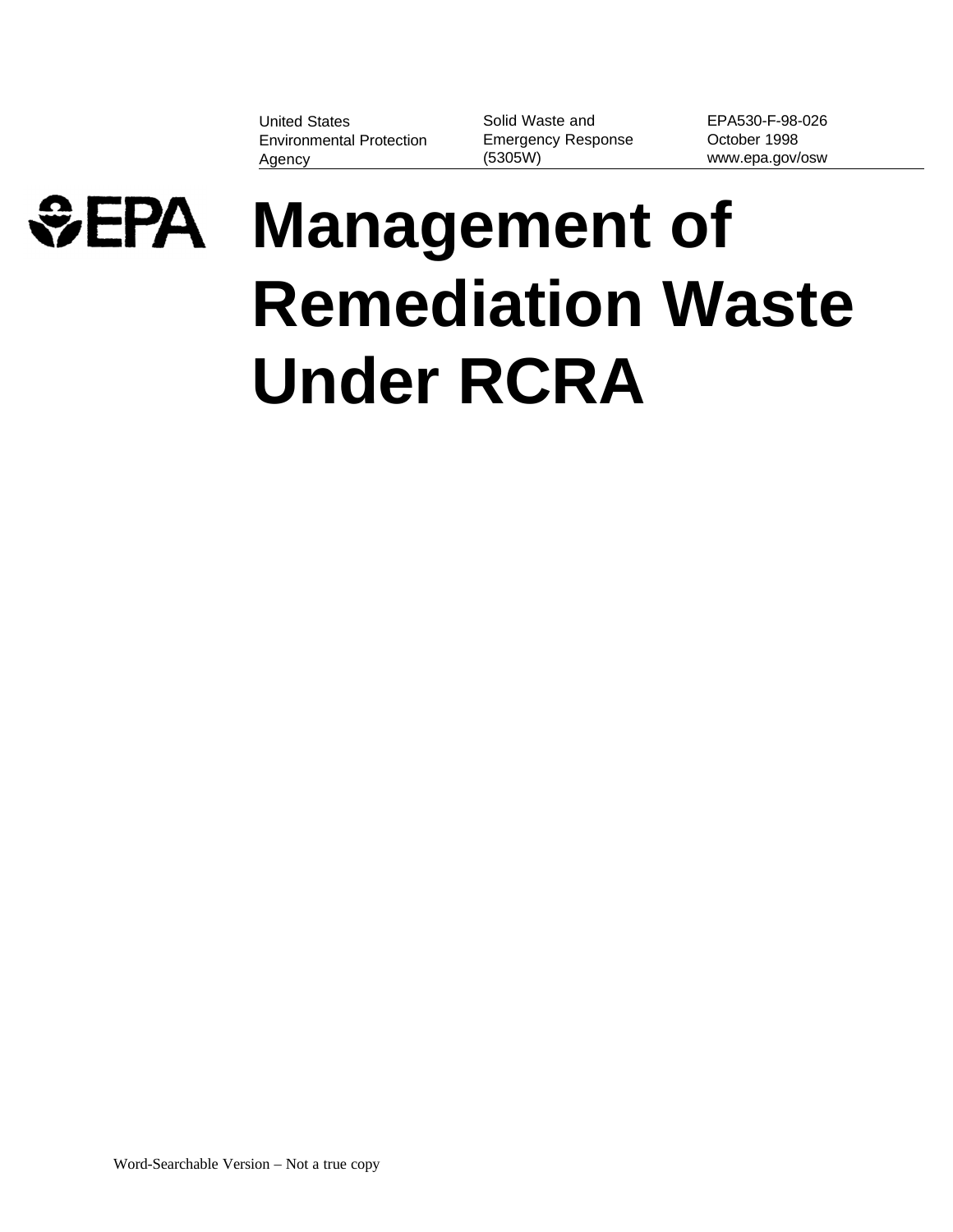

OCT 14 1998

# **MEMORANDUM**

| <b>SUBJECT:</b> | Management of Remediation Waster Under RCRA            |
|-----------------|--------------------------------------------------------|
| FROM:           | Timothy Fields, Jr. Acting Assistant Administrator for |
|                 | Solid Waste and Emergency Response                     |
|                 | Steven A. Hermen, Assistant Administrator for          |
|                 | Enforcement and Compliance Assurance                   |
| TO:             | <b>RCRA/CERCLA Senior Policy Managers</b>              |
|                 | <b>Regional Counsels</b>                               |

Rapid clean up of RCRA corrective action facilities and Superfund sites is one of the Agency's highest priorities. In this context, we often receive questions about management of remediation waste under the Resource Conservation and Recovery Act (RCRA). To assist you in successfully implementing RCRA requirements for remediation waste, this memorandum consolidates existing guidance on the RCRA regulations and policies that most often affect remediation waste management. We encourage you to work with the regulations, policies and approaches outlined in this memorandum to achieve our cleanup goals as quickly and efficiently as possible.

Note that not all remediation wastes are subject to RCRA Subtitle C hazardous waste requirements. As with any other solid waste, remediation wastes are subject to RCRA Subtitle C only if they are listed or identified hazardous waste. Environmental media are subject to RCRA Subtitle C only if they contain listed hazardous waste, or exhibit a characteristic of hazardous waste. These distinctions are discussed more completely below.

The information in this memo is divided into three categories: information on regulations and policies that apply to all remediation waste; information on regulations and policies that apply only to contaminated media; and, information on regulations and policies that apply only to contaminated debris. Most of the references cited in this memo are available over the Internet. The Federal Register notices published after 1994 are available at www.access.gpo.gov/nara; the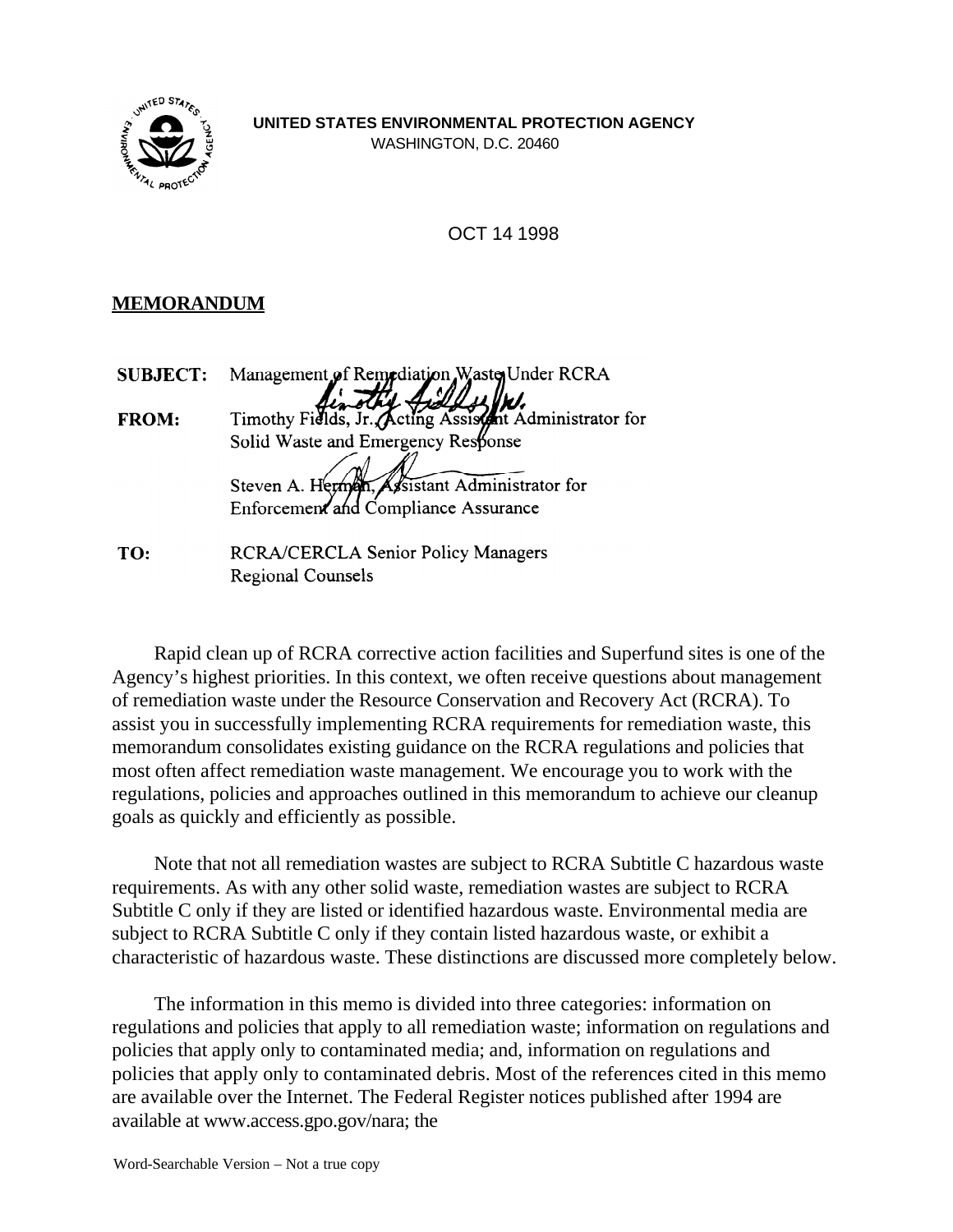guidance memos and other EPA documents are available at www.epa.gov/correctiveaction. Federal Register notices and other documents are also available through the RCRA/CERCLA hotline: in Washington D.C., call (703) 412-9810; outside Washington D.C., call (800) 424-9346; and hearing impaired call (800) 553-7672. The hotline's hours are Monday - Friday, excluding Federal holidays, 8:00 - 5:00, eastern standard time. Many EPA guidance memos and other documents may also be obtained through the RCRA/CERCLA hotline fax-back system. To obtain a list of documents available over the fax-back system, and fax-back system code numbers, call the RCRA/CERCLA hotline at the numbers listed above.

I hope this information will assist you as you continue to make protective, inclusive, and efficient cleanup decisions. If you have additional questions or require more information, please contact Robert Hall or Greg Madden, of our staffs, on (703) 308-8484 or (202) 564-4229 respectively.

#### **Regulations and Policies that Apply to All Remediation Wastes**

**Area of Contamination Policy.** In what is typically referred to as the area of contamination (AOC) policy, EPA interprets RCRA to allow certain discrete areas of generally dispersed contamination to be considered RCRA units (usually landfills). Because an AOC is equated to a RCRA land-based unit, consolidation and *in situ* treatment of hazardous waste within the AOC do not create a new point of hazardous waste generation for purposes of RCRA. This interpretation allows wastes to be consolidated or treated *in situ* within an AOC without triggering land disposal restrictions or minimum technology requirements. The AOC interpretation may be applied to any hazardous remediation waste (including non-media wastes) that is in or on the land. Note that the AOC policy only covers consolidation and other in situ waste management techniques carried out within an AOC. For *ex situ* waste management or transfer of wastes from one area of contamination to another, see discussion of corrective action management units, below.

The AOC policy was first articulated in the National Oil and Hazardous Substances Pollution Contingency Plan (NCP). See 53 FR 51444 for detailed discussion in proposed NCP preamble; 55 FR 8758-8760, March 8, 1990 for final NCP preamble discussion. See also, most recent EPA guidance, March 13, 1996 EPA memo, "Use of the Area of Contamination Concept During RCRA Cleanups."

**Corrective Action Management Units (CAMUs)**. The corrective action management unit rule created a new type of RCRA unit – a Corrective Action Management Unit or CAMU-- specifically intended for treatment, storage and disposal of hazardous remediation waste. Under the CAMU rule, EPA and authorized states may develop and impose site-specific design, operating, closure and post-closure requirements for CAMUs in lieu of MTRs for land-based units. Although there is a strong preference for use of CAMUs to facilitate treatment, remediation waste placed in approved CAMUs does not have to meet LDR treatment standards.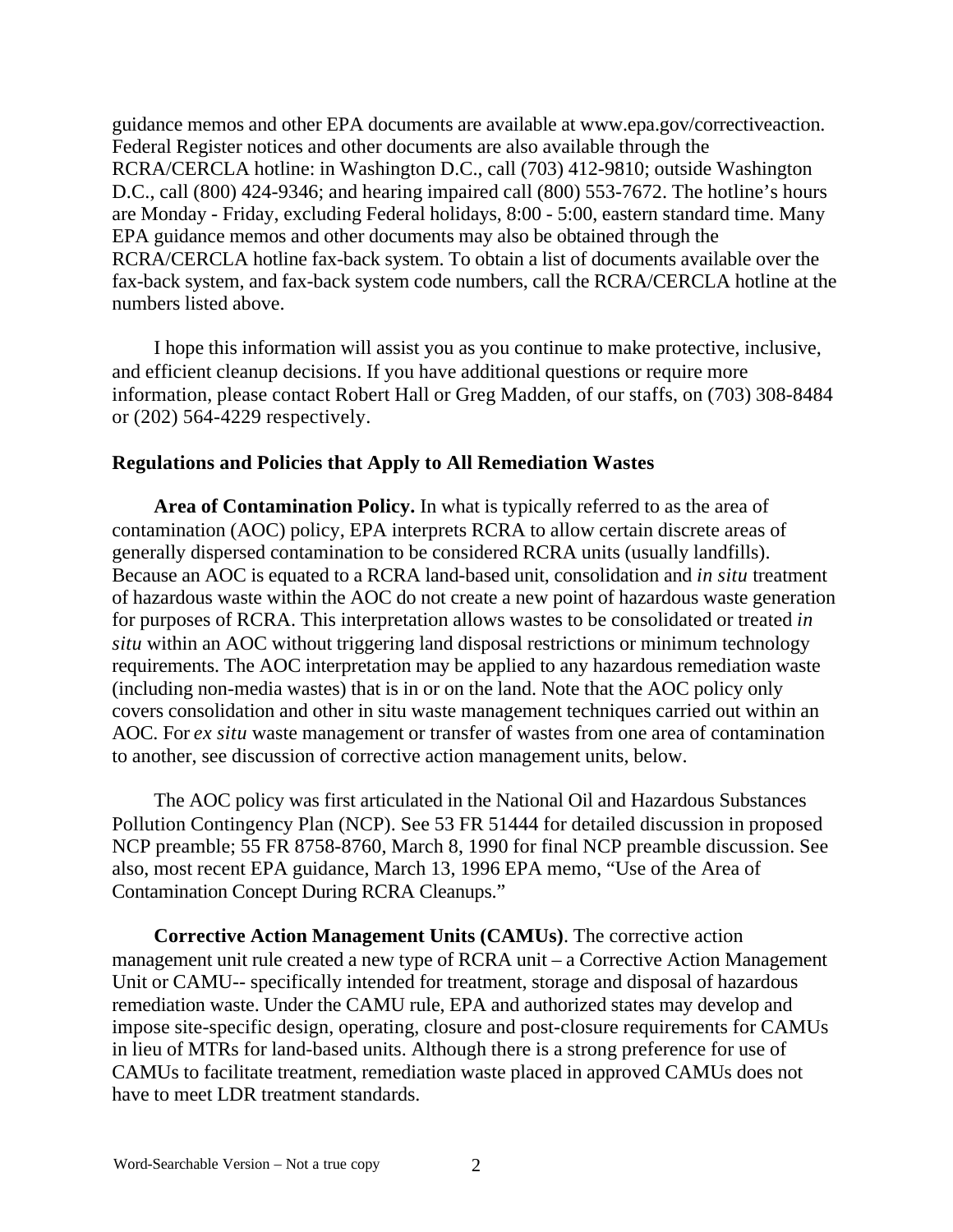The main differences between CAMUs and the AOC policy (discussed above) are that, when a CAMU is used, waste may be treated *ex situ* and then placed in a CAMU, CAMUs may be located in uncontaminated areas at a facility, and wastes may be consolidated into CAMUs from areas that are not contiguously contaminated. None of these activities are allowed under the AOC policy, which, as discussed above, covers only consolidation and *in situ* management techniques carried out within an AOC.

CAMUs must be approved by EPA or an authorized state and designated in a permit or corrective action order. In certain circumstances, EPA and states (including states that are not authorized for the CAMU regulations) may use other mechanisms to approve CAMUs. See, 58 FR 8677, February 16, 1993; appropriate use of RCRA Section 7003 orders and comparable state orders is discussed below and in an EPA guidance memo from J. Winston Porter to EPA Regional Administrators, "RCRA Permit Requirements for State Superfund Actions," November 16, 1987, OSWER Directive 9522.00-2. In addition, as appropriate, CAMUs may be approved by EPA as an applicable or relevant and appropriate requirement during a CERCLA cleanup using a record of decision or by an authorized state during a state cleanup using a CERCLA-like authority and a similar state document. See, e.g., 58 FR 8679, February 16, 1993. An opportunity for the public to review and comment on tentative CAMU approvals is required by the regulations when CAMUs are approved using permitting procedures and as a matter of EPA policy when CAMUs are approved using orders. EPA recommends that, whenever possible, remediation project managers combine this public participation with other public involvement activities that are typically part of remediation. For example, public notice of tentative approval of a CAMU could be combined with public notice of a proposed plan under CERCLA.

The CAMU rule is currently subject to litigation; however, the suit has been stayed pending promulgation of the final HWIR-Media regulations. Although EPA proposed to withdraw CAMUs as part of the HWIR-Media proposal, the Agency now intends to retain the CAMU rule. The Agency encourages approval of CAMUs when they are appropriate given the site-specific conditions.

The CAMU regulations are at 40 CFR 264.552, promulgated February 16, 1993 (58 FR 8658). The differences between CAMUs and AOCs are discussed in more detail in the March 13, 1996 EPA guidance memo, "Use of the Area of Contamination Concept During RCRA Cleanups."

**Corrective Action Temporary Units (TUs).** Temporary units, like corrective action management units, are RCRA units established specifically for management of hazardous remediation waste. The regulations for temporary units (TUs) were promulgated at the same time as the regulations for corrective action management units. The CAMU regulations established land-based units for treatment, storage and disposal of remediation waste; the TU regulations established non-land based units for treatment and storage of hazardous remediation waste. Under the TU regulations, EPA and authorized states may modify existing MTR design, operating and closure standards for temporary tank and container units used to treat and store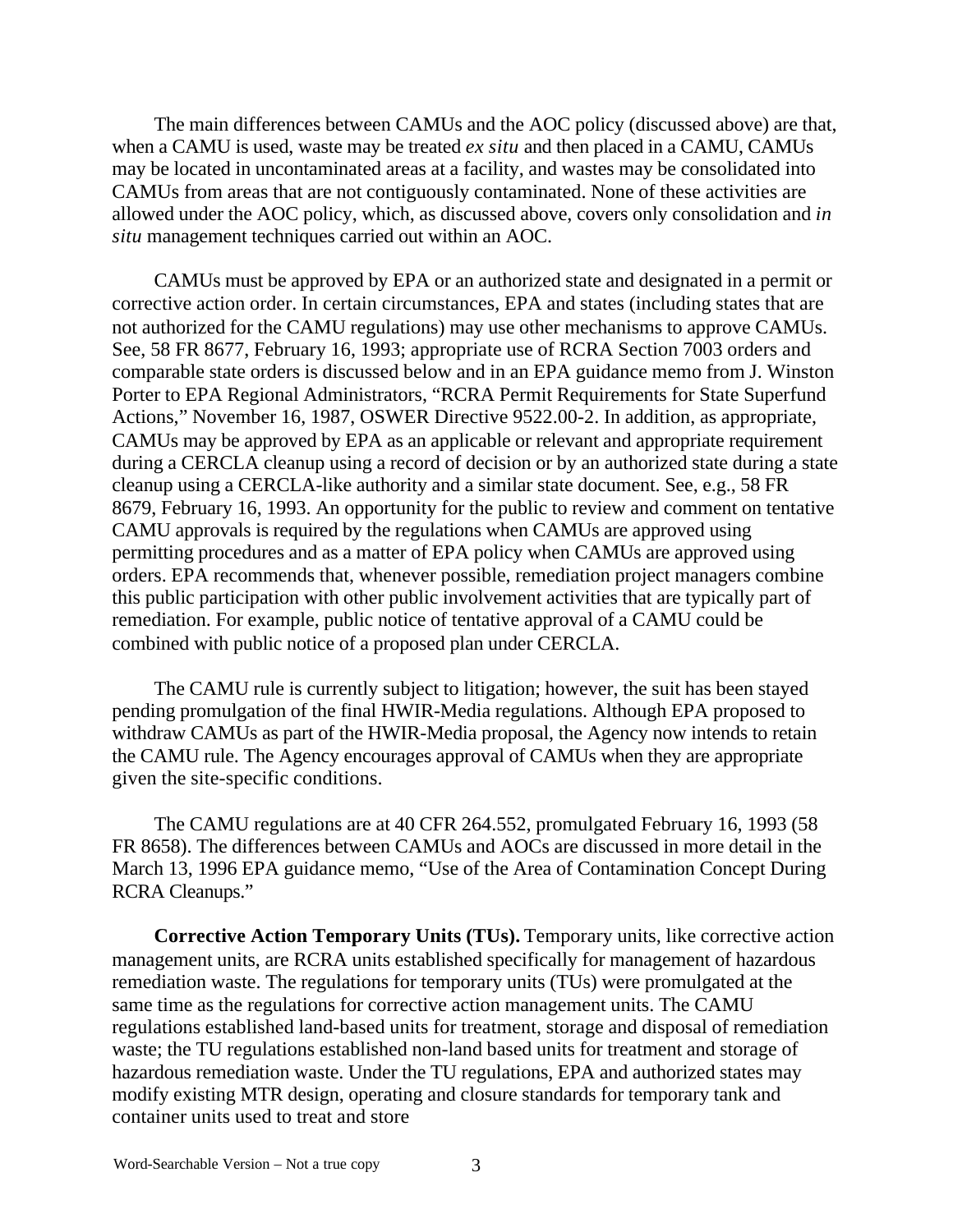hazardous remediation waste. Temporary units may operate for one year, with an opportunity for a one year extension.

Like CAMUs, temporary units must be approved by EPA or an authorized state and designated in a permit or corrective action order. In certain circumstances, EPA and states (including states that are not authorized for the TU regulations) may use other mechanisms to approve TUs. See, 58 FR 8677, February 16, 1993; appropriate use of RCRA Section 7003 orders and comparable state orders is discussed below and in an EPA guidance memo from J. Winston Porter to EPA Regional Administrators, "RCRA Permit Requirements for State Superfund Actions," November 16, 1987, OSWER Directive 9522.00-2. In addition, as appropriate, TUs may be approved by EPA as an applicable or relevant and appropriate requirement during a CERCLA cleanup using a record of decision or by an authorized state during a state cleanup using a CERCLA-like authority and a similar state document. Placement of waste in tanks or containers, including temporary units, is not considered land disposal. Therefore, waste does not have to be treated to meet LDR treatment standards prior to being placed in a TU. Of course, LDRs must be met if hazardous remediation wastes are eventually land disposed, for example, after they are removed from the TU; however, if treatment in a TU results in constituent concentrations that comply with applicable land disposal restriction treatment standards, no further treatment prior to land disposal is required as a condition of the LDRs. .

An opportunity for the public to review and comment on tentative TU approvals is required by the regulations when TUs are approved using permitting procedures and as a matter of EPA policy when TUs are approved using orders. As with CAMUs, EPA recommends that whenever possible, remediation project managers combine this public participation with other public involvement activities that are typically part of remediation. For example, public notice of tentative approval of a temporary unit could be combined with public notice of a proposed plan under CERCLA.

The TU regulations are at 40 CFR 264.553, promulgated February 16, 1993 (58 FR 8658).

**Determination Of When Contamination is Caused by Listed Hazardous Waste.**  Where a facility owner/operator makes a good faith effort to determine if a material is a listed hazardous waste but cannot make such a determination because documentation regarding a source of contamination, contaminant, or waste is unavailable or inconclusive, EPA has stated that one may assume the source, contaminant or waste is not listed hazardous waste and, therefore, provided the material in question does not exhibit a characteristic of hazardous waste, RCRA requirements do not apply. This approach was first articulated in the Proposed NCP preamble which notes that it is often necessary to know the source of a waste (or contaminant) to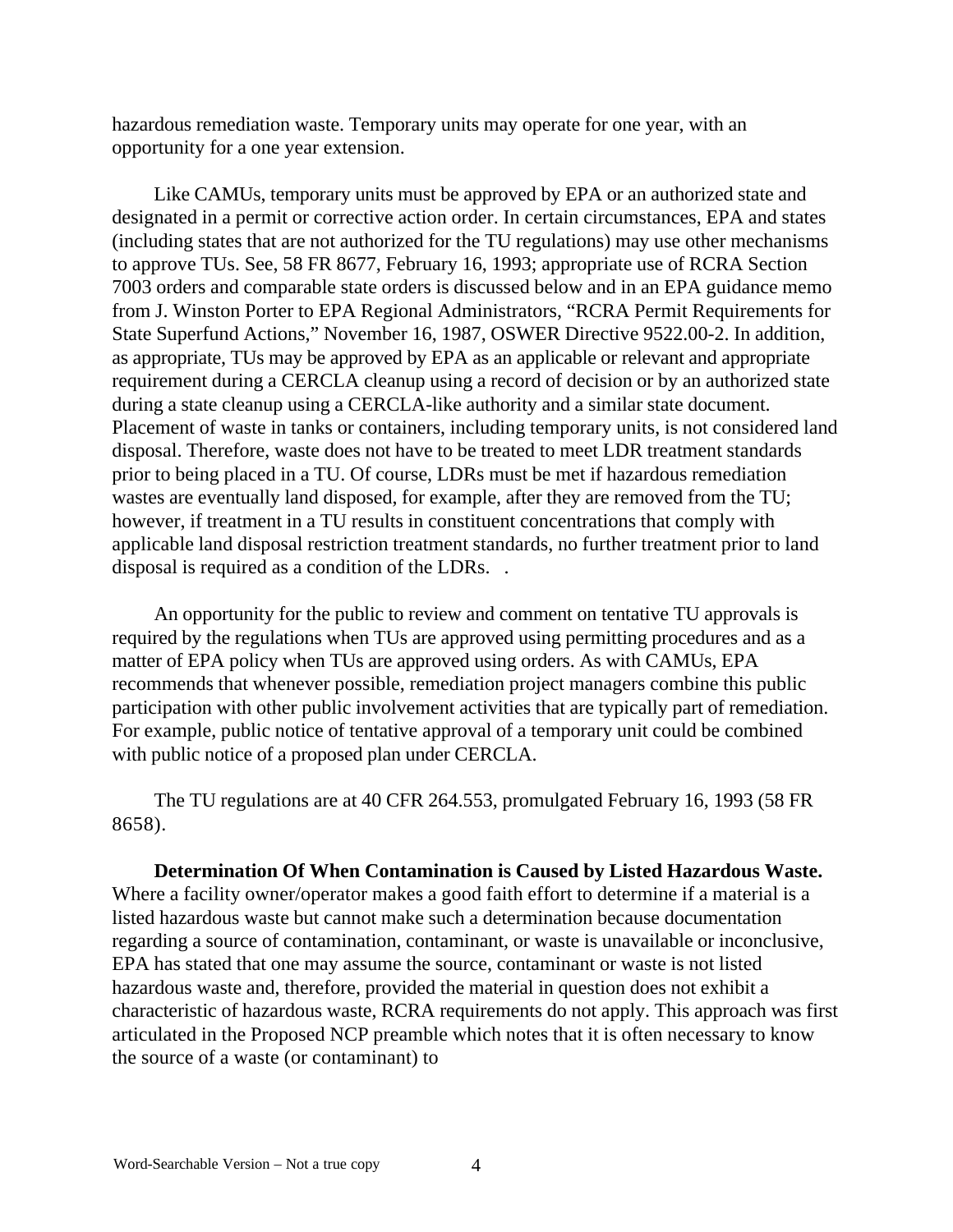determine whether a waste is a listed hazardous waste under RCRA<sup>1</sup> and also notes that, "at many CERCLA sites no information exists on the source of the wastes." The proposed NCP preamble goes on to recommend that the lead agency use available site information such as manifests, storage records and vouchers in an effort to ascertain the sources of wastes or contaminants, but that when this documentation is not available or inconclusive the lead agency may assume that the wastes (or contaminants) are not listed RCRA hazardous wastes. This approach was confirmed in the final NCP preamble. See, 53 FR 51444, December 21, 1988 for proposed NCP preamble discussion; 55 FR 8758, March 13, 1990 for final NCP preamble discussion.

This approach was also discussed in the HWIR-Media proposal preamble, 61 FR 18805, April 29, 1996, where it was expanded to also cover dates of waste disposal – i.e., if, after a good faith effort to determine dates of disposal a facility owner/operator is unable to make such a determination because documentation of dates of disposal is unavailable or inconclusive, one may assume disposal occurred prior to the effective date of applicable land disposal restrictions. This is important because, if hazardous waste was originally disposed of before the effective dates of applicable land disposal restrictions and media contaminated by the waste are determined not to contain hazardous waste when first generated (i.e., removed from the land, or area of contamination), the media are not subject to RCRA requirements, including LDRs. See the discussion of the contained-in policy, below.

**Site Specific LDR Treatment Variances.** The regulations for site-specific LDR treatment variances allow EPA and authorized states to establish a site-specific LDR treatment standard on a case-by-case basis when a nationally applicable treatment standard is unachieveable or inappropriate. Public notice and a reasonable opportunity for public comment must be provided before granting or denying a site-specific LDR treatment variance. EPA recommends that remediation project managers combine this public involvement with other public involvement activities that are typically part of remediation. Regulations governing site-specific LDR treatment variances are at 40 CFR 268.44(h), promulgated August 17, 1988 (53 FR 31199) and clarified December 5, 1997 (62 FR 64504). The most recent EPA guidance on site-specific LDR treatment variances, which includes information on establishing alternative LDR treatment standards, is in the January 8, 1997 guidance memo, "Use of Site-Specific Land Disposal Restriction Treatability Variances Under 40 CFR 268.44(h) During Cleanups."

In 1996, EPA revised its policy on state authorization for site-specific LDR treatment variances and began encouraging states to become authorized to approve variances. See, HWIR-Media proposal, 61 FR 18828 (April 29, 1996).

 $1$  Listing determinations are often particularly difficult in the remedial context because the listings are generally identified by the sources of the hazardous wastes rather than the concentrations of various hazardous constituents; therefore, analytical testing alone, without information on a waste's source, will not generally produce information that will conclusively indicate whether a given waste is a listed hazardous waste.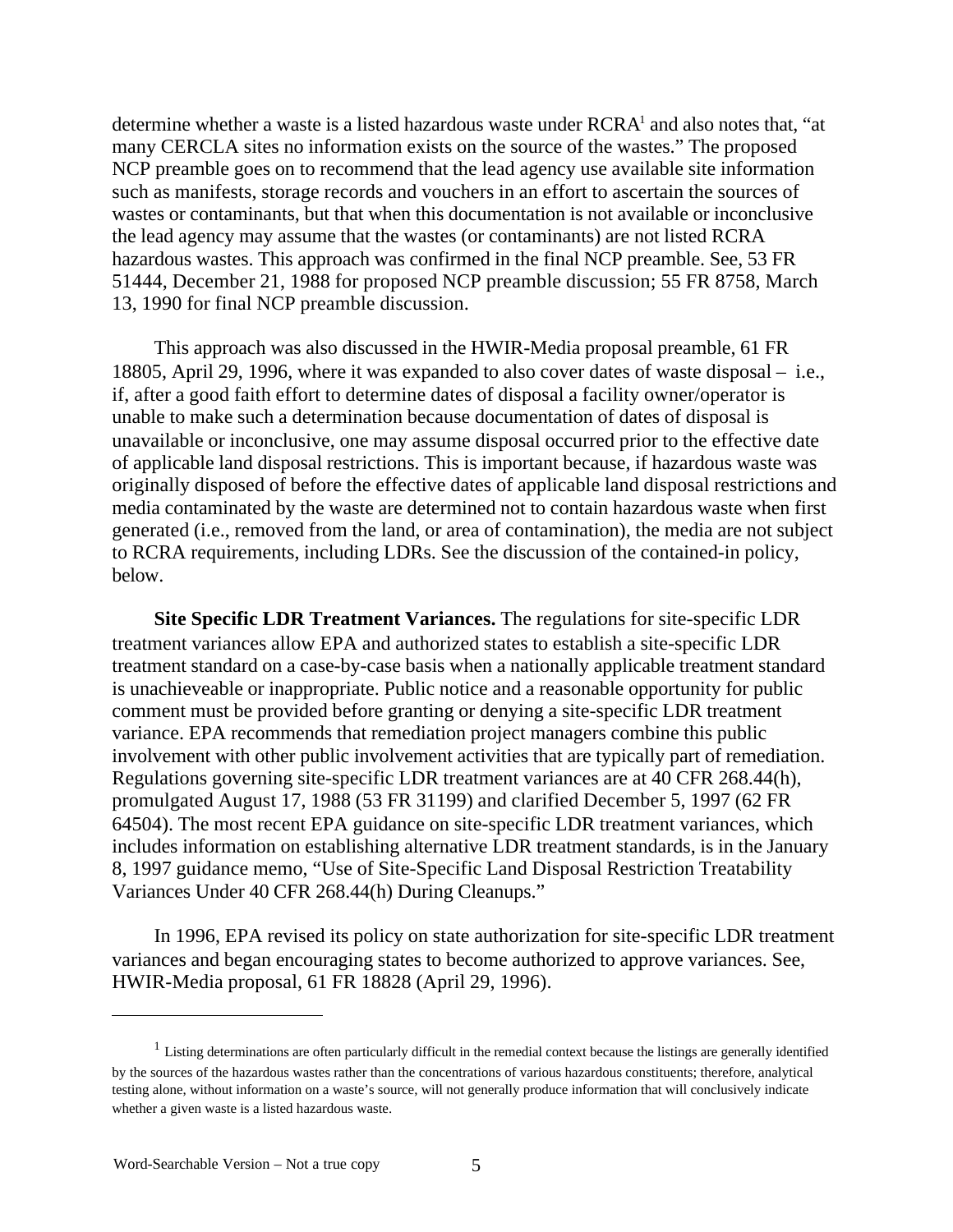On May 26, 1998, EPA promulgated additional site-specific land disposal restriction treatment variance opportunities specific to hazardous contaminated soil. These opportunities are discussed below.

**Treatability Studies Exemption.** The term "treatability study" as defined at 40 CFR 260.10 refers to a study in which a hazardous waste is subjected to a treatment process to determine: (1) whether the waste is amenable to the treatment process; (2) what pretreatment (if any) is required; (3) the optimal process conditions needed to achieve the desired treatment; (4) the efficiency of a treatment process for a specific waste or wastes; or, (5) the characteristics and volumes of residuals from a particular treatment process. Under regulations at 40 CFR 261.4(e) and (f), hazardous wastes managed during a treatability study are exempt from many RCRA Subtitle C requirements. The regulations limit the amount of waste that may be managed under an exempt treatability study to, generally, 1000 kg of hazardous waste or 1 kg of acutely hazardous waste per study. For contaminated environmental media, the volume limit is, generally, 10,000 kilograms of media that contain non-acutely hazardous waste and 2,500 kilograms of media that contain acutely hazardous waste per study. There are also limits on the types and lengths of studies that may be conducted under the exemption and record keeping and reporting requirements. Regulations governing treatability studies are at 40 CFR 261.4(e) and (f), associated preamble discussions at 52 FR 27290 (July 19, 1988) and 59 FR 8362 (February 18, 1994).

**Exemption for Ninety Day Accumulation.** Management of hazardous waste in tanks, containers, drip pads and containment buildings does not constitute land disposal. In addition, EPA has provided an exemption for generators of hazardous waste which allows them to accumulate (i.e., treat or store) hazardous waste at the site of generation in tanks, containers, drip pads or containment buildings for up to ninety days without RCRA interim status or a RCRA permit. Accumulation units must meet applicable design, operating, closure and post-closure standards. Because putting hazardous waste in a tank, container, drip pad or containment building is not considered land disposal, LDR treatment standards do not have to be met before putting waste in such units. LDRs must be met if hazardous wastes are eventually land disposed, for example, after they are removed from the accumulation unit; however, if treatment in an accumulation unit results in constituent concentrations that comply with applicable land disposal restriction treatment standards, no further treatment prior to land disposal is required as a condition of the LDRs. The exemption for ninety-day accumulation is found in regulations at 40 CFR 262.34; associated preamble discussion is at 51 FR at 10168 (March 24, 1986).

**Permit Waivers.** Under CERCLA Section 121(e), no Federal, state or local permit is required for on-site CERCLA response actions. EPA has interpreted CERCLA Section 121 (e) to waive the requirement to obtain a permit and associated administrative and procedural requirements of permits, but not the substantive requirements that would be applied through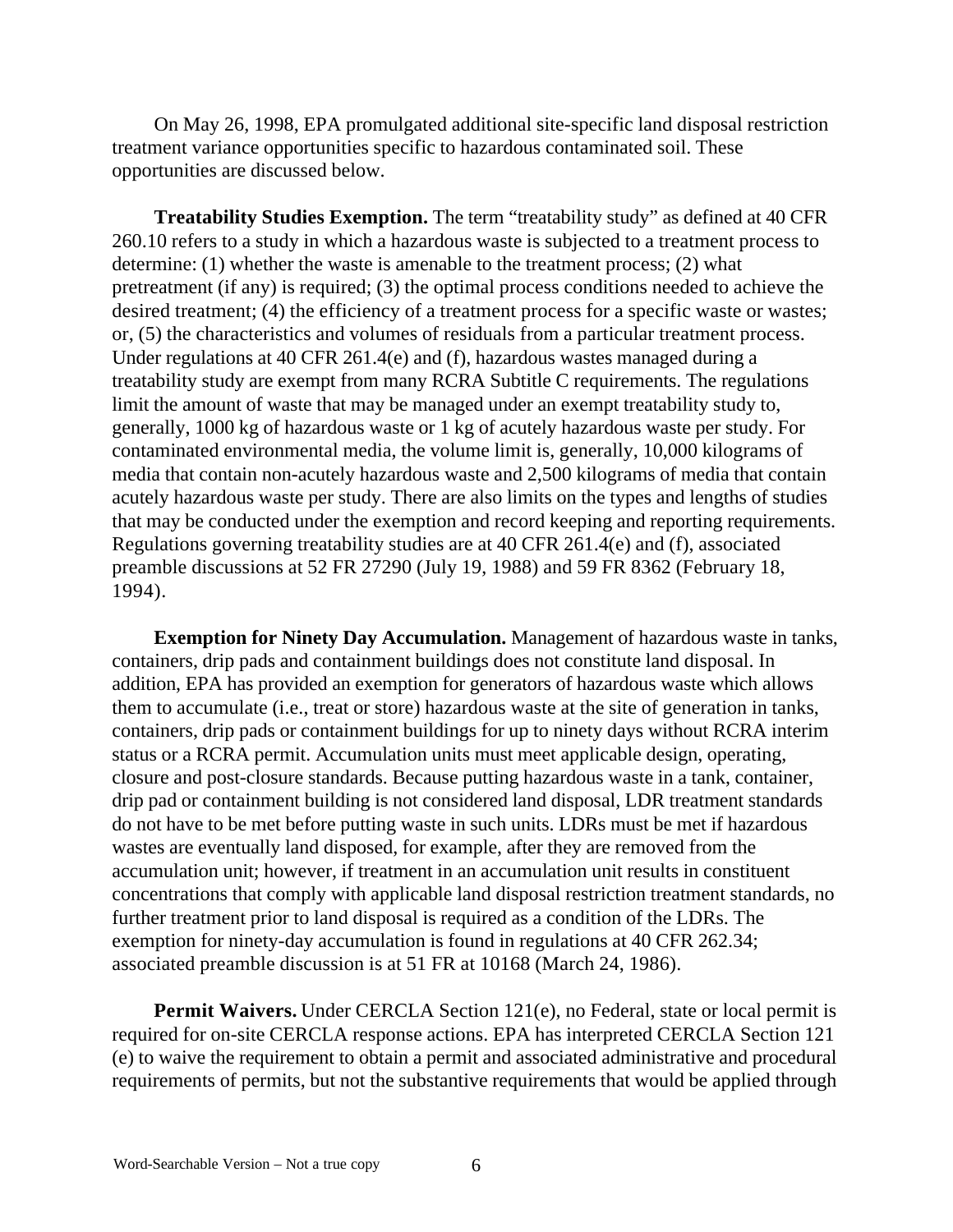permits.2

In addition, on a case-by-case basis, where there may be an imminent and substantial endangerment to human health or the environment, EPA has broad authority to require corrective action and other appropriate activities under RCRA Section 7003. Under RCRA Section 7003, EPA has the ability to waive both the requirement to obtain a permit and the substantive requirements that would be imposed through permits. When EPA uses RCRA Section 7003, however, the Agency seldom uses RCRA Section 7003 to waive substantive requirements. In rare situations where substantive requirements are waived, the Agency would impose alternative requirements (e.g, waste treatment or storage requirements) as necessary to ensure protection of human health and the environment. EPA may issue RCRA Section 7003 orders at, among other sites, facilities that have been issued RCRA permits and facilities that are authorized to operate under RCRA interim status. In discussing the use of 7003 orders, where other permit authorities are available to abate potential endangerments, EPA generally encourages use of those other permit authorities (e.g., 3005(c)(3) omnibus permitting authority) rather than RCRA Section 7003. Similarly, if RCRA Section 3008(h) or RCRA Section 3013 authority is available, EPA generally encourages use of these authorities rather than RCRA Section 7003. If permit authorities or non-RCRA Section 7003 enforcement authorities are inadequate, cannot be used to address the potential endangerment in a timely manner, or are otherwise inappropriate for the potential endangerment at issue, use of RCRA Section 7003 should be considered. See, "Guidance on the Use of Section 7003 of RCRA," U.S. EPA, Office of Enforcement and Compliance Assurance, October 1997.

In 1987, EPA issued guidance indicating that RCRA-authorized states with state waiver authorities comparable to CERCLA 121 (e) or RCRA Section 7003 could use those state waiver authorities to waive RCRA requirements as long as the state did so in a manner no less stringent than that allowed under the corresponding Federal authorities. These waivers are most often used, as are the Federal waivers, to obviate the need to obtain a RCRA permit, rather than to eliminate substantive requirements. See, EPA guidance memo from J. Winston Porter to EPA Regional Administrators, "RCRA Permit Requirements for State Superfund Actions," November 16, 1987, OSWER Directive 9522.00-2.

**Exemption from 40 CFR Part 264 Requirements for People Engaged in the Immediate Phase of a Spill Response.** Regulations at 40 CFR 264.1(g)(8) provide that people engaged in treatment or containment activities are not subject to the requirements of 40 CFR part 264 if the activities are carried out during immediate response to: (1) a discharge of hazardous waste; (2) an imminent and substantial threat of a discharge of hazardous waste; (3) a discharge of a materials which, when discharged, becomes a hazardous waste; or, (4) an immediate threat to human health, public safety, property or the environment from the known or suspected presence of military munitions, other explosive material, or an explosive device. This means

 $2$  Note that, under certain circumstances, substantive requirements may be waived using CERLA. See the ARAR waiver provisions at 40 CFR  $300.430(f)(1)(ii)(C)$ .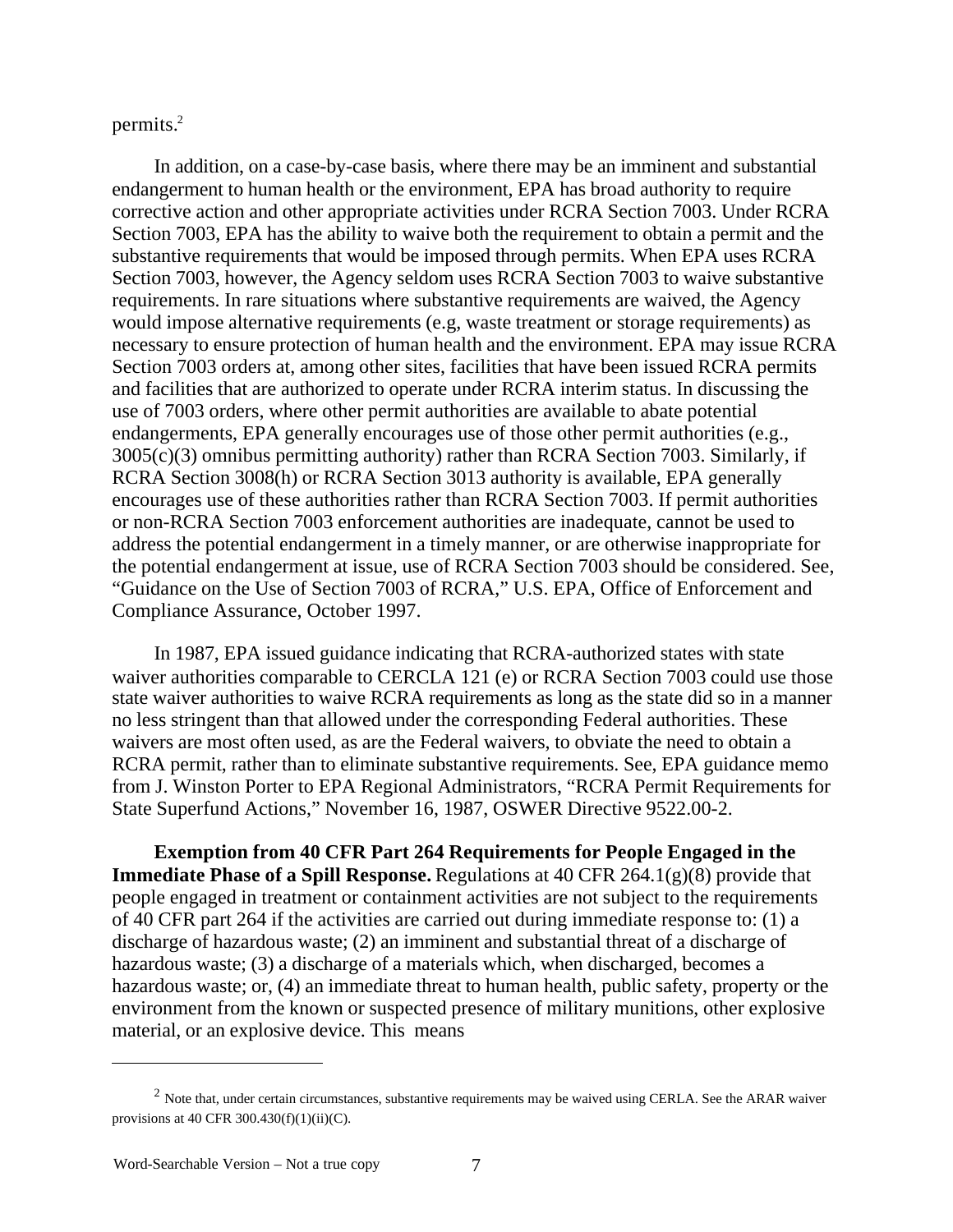that, during the immediate phase of a spill response, hazardous waste management activities do not require hazardous waste permits (or interim status) and hazardous waste management units used during immediate response actions are not subject to RCRA design, operating, closure or post-closure requirements.

Of course, if hazardous waste treatment activities or other hazardous waste management activities continue after the immediate phase of a spill response is over, all applicable hazardous waste management and permitting requirements would apply. In addition, if spills occur at a facility that is already regulated under 40 CFR part 264, the facility owner/operator must continue to comply with all applicable requirements of 40 CFR Part 264 Subparts C (preparedness and prevention) and D (contingency plan and emergency procedures). See regulations at 40 CFR 260.1 (g) and associated preamble discussion at 45 FR 76626 (November 19, 1980). See also, Sept. 29, 1986 memo from J. Winston Porter (EPA Assistant Administrator) to Fred Hansen interpreting the 40 CFR  $264.1$  (g) regulations.

**Changes During Interim Status to Comply with Corrective Action Requirements.** Under regulations at 40 CFR 270.72(a)(5), an owner or operator of an interim status facility may make changes to provide for treatment, storage and disposal of remediation wastes in accordance with an interim status corrective action order issued by EPA under RCRA Section 3008(h) or other Federal authority, by an authorized state under comparable state authority, or by a court in a judicial action brought by EPA or an authorized state. These changes are limited to treatment, storage and disposal of remediation waste managed as a result of corrective action for releases at the facility in question; however, they are exempt from the reconstruction ban under 40 CFR 270.72(b). Under this provision, for example, EPA could approve a corrective action management unit for treatment of remediation waste using a 3008(h) order (or an authorized state could approve a CAMU using a similar state authority), even if that unit would otherwise amount to "reconstruction." Of course, units added at interim status facilities in accordance with this provision must meet all applicable unit requirements; for example, in the case of a CAMU, the CAMU requirements apply. See, regulations at 40 CFR 270.72(a)(5) promulgated March 7, 1989 and associated preamble discussion at 54 FR 9599.

**Emergency Permits.** In the event of an imminent and substantial endangerment to human health or the environment, EPA, or an authorized state, may issue a temporary emergency permit for treatment, storage or disposal of hazardous waste. Emergency permits may allow treatment, storage or disposal of hazardous waste at a non-permitted facility or at a permitted facility for waste not covered by the permit. Emergency permits may be oral or written. (If oral, they must be followed within five days by a written emergency permit.) Emergency permits must specify the hazardous wastes to be received and managed and the manner and location of their treatment, storage and disposal. Emergency permits may apply for up to ninety days, but may be terminated at any point if EPA, or an authorized state, determines that termination is appropriate to protect human health or the environment. Emergency permits must be accompanied by a public notice that meets the requirements of 40 CFR 124.10(b), including the name and address of the office approving the emergency permit, the name and location of the hazardous waste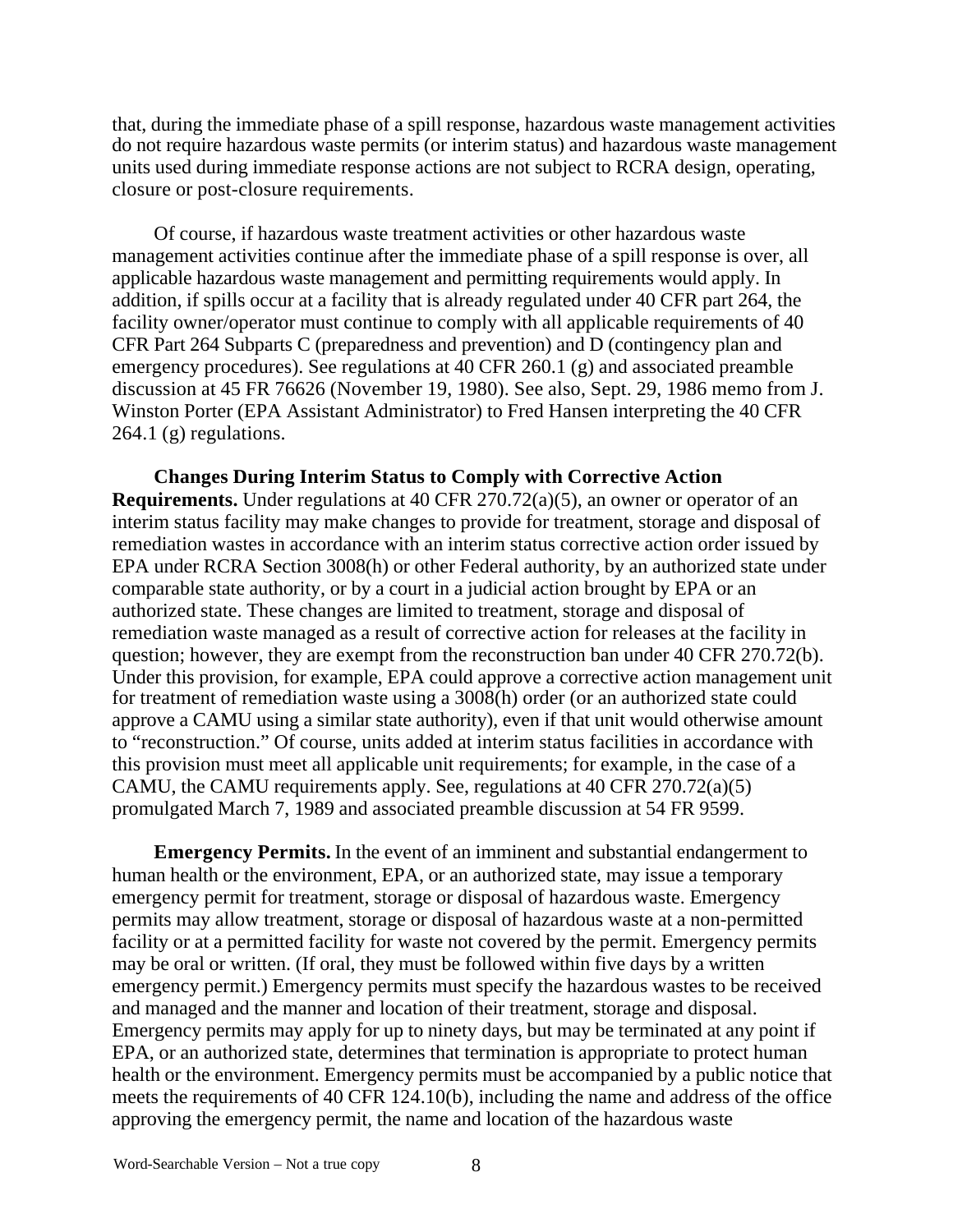treatment, storage or disposal facility, a brief description of the wastes involved, the actions authorized and the reason for the authorization, and the duration of the emergency permit.

Emergency permits are exempt from all other requirements of 40 CFR part 270 and part 124; however, to the extent possible and not inconsistent with the emergency situation, they must incorporate all otherwise applicable requirements of 40 CFR part 270 and parts 264 and 266.

See, regulations at 40 CFR 270.61, originally promulgated as 40 CFR 122.27 on May 19, 1987 (45 FR 33326). EPA has also written a number of letters interpreting the emergency permit regulations, see, for example, November 3, 1992 letter to Mark Hansen, Environmental Products and Services Inc., from Sylvia Lowrance, Director Office of Solid Waste (available in the RCRA Permit Policy Compendium).

**Temporary Authorizations at Permitted Facilities.** Under regulations at 40 CFR 270.42(e), EPA, or an authorized state, may temporarily authorize a permittee for an activity that would be the subject of a class two or three permit modification in order to, among other things, facilitate timely implementation of closure or corrective action activities. Activities approved using a temporary authorization must comply with applicable requirements of 40 CFR part 264. Temporary authorizations are limited to 180 days, with an opportunity for an extension of 180 additional days. To obtain an extension of a temporary authorization, a permittee must have requested a class two or three permit modification for the activity covered in the temporary authorization. Public notification of temporary authorizations is accomplished by the permittee sending a notice about the temporary authorization to all persons on the facility mailing list and to appropriate state and local governments. See regulations at 40 CFR 270.42, promulgated on September 28, 1988, and associated preamble at 53 FR 37919.

### **Regulations and Policies that Apply to Contaminated Environmental Media Only**

**Contained-in policy.** Contaminated environmental media, of itself, is not hazardous waste and, generally, is not subject to regulation under RCRA. Contaminated environmental media can become subject to regulation under RCRA if they "contain" hazardous waste. As discussed more fully below, EPA generally considers contaminated environmental media to contain hazardous waste: (1) when they exhibit a characteristic of hazardous waste; or, (2) when they are contaminated with concentrations of hazardous constituents from listed hazardous waste that are above health-based levels.

If contaminated environmental media contain hazardous waste, they are subject to all applicable RCRA requirements until they no longer contain hazardous waste. EPA considers contaminated environmental media to no longer contain hazardous waste: (1) when they no longer exhibit a characteristic of hazardous waste; and (2) when concentrations of hazardous constituents from listed hazardous wastes are below health-based levels. Generally, contaminated environmental media that do not (or no longer) contain hazardous waste are not subject to any RCRA requirements; however, as discussed below, in some circumstances,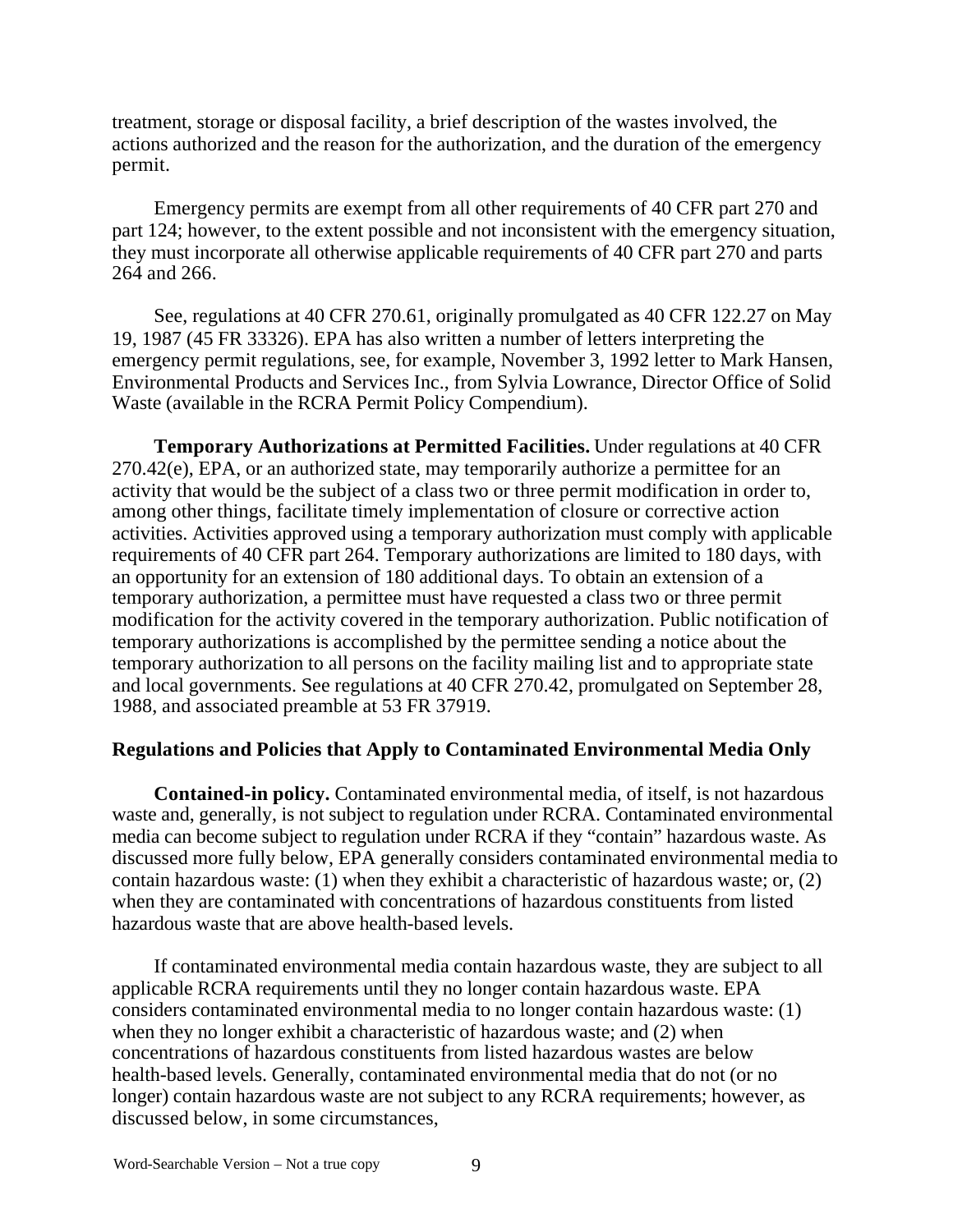contaminated environmental media that contained hazardous waste when first generated (i.e., first removed from the land, or area of contamination) remain subject to LDR treatment requirements even after they "no longer contain" hazardous waste.

The determination that any given volume of contaminated media does not contain hazardous waste is called a "contained-in determination." In the case of media that exhibit a characteristic of hazardous waste, the media are considered to "contain" hazardous waste for as long as they exhibit a characteristic. Once the characteristic is eliminated (e.g., through treatment), the media are no longer considered to "contain" hazardous waste. Since this determination can be made through relatively straightforward analytical testing, no formal "contained-in" determination by EPA or an authorized state is required. Just like determinations about whether waste has been adequately decharacterized, generators of contaminated media may make independent determinations as to whether the media exhibit a characteristic of hazardous waste. In the case of media that are contaminated by listed hazardous waste, current EPA guidance recommends that contained-in determinations be made based on direct exposure using a reasonable maximum exposure scenario and that conservative, health-based, standards be used to develop the site-specific health-based levels of hazardous constituents below which contaminated environmental media would be considered to no longer contain hazardous waste. Since this determination involves development of site-specific health-based levels, the approval of EPA or an authorized state is required.

In certain circumstances the, RCRA land disposal restrictions will continue to apply to contaminated media that has been determined not to contain hazardous waste. This is the case when contaminated media contain hazardous waste when they are first generated (i.e., removed from the land, or area of contamination) and are subsequently determined to no longer contain hazardous waste (e.g., after treatment), but still contain hazardous constituents at concentrations above land disposal restriction treatment standards. It is also the case when media are contaminated as a result of disposal of untreated (or insufficiently treated) listed hazardous waste after the effective date of an applicable LDR treatment requirement. Of course, if no land disposal will occur (e.g., the media will be legitimately recycled) the LDR treatment standards do not apply. In addition, contaminated environmental media determined not to contain any waste (i.e., it is just media, it does not contain solid or hazardous waste) would not be subject to any RCRA Subtitle C requirements, including the LDRs, regardless of the time of the "contained-in" determination.

The contained-in policy was first articulated in a November 13, 1986 EPA memorandum, "RCRA Regulatory Status of Contaminated Groundwater." It has been updated many times in Federal Register preambles, EPA memos and correspondence, see, e.g., 53 FR 31138, 31142, 31148 (Aug. 17, 1988), 57 FR 21450, 21453 (May 20, 1992), and detailed discussion in HWIR-Media proposal preamble, 61 FR 18795 (April 29, 1996). A detailed discussion of the continuing requirement that some soils which have been determined to no longer contain hazardous waste (but still contain solid waste) comply with land disposal treatment standards can be found in the HWIR-Media proposal preamble, 61 FR 18804; the September 15, 1996 letter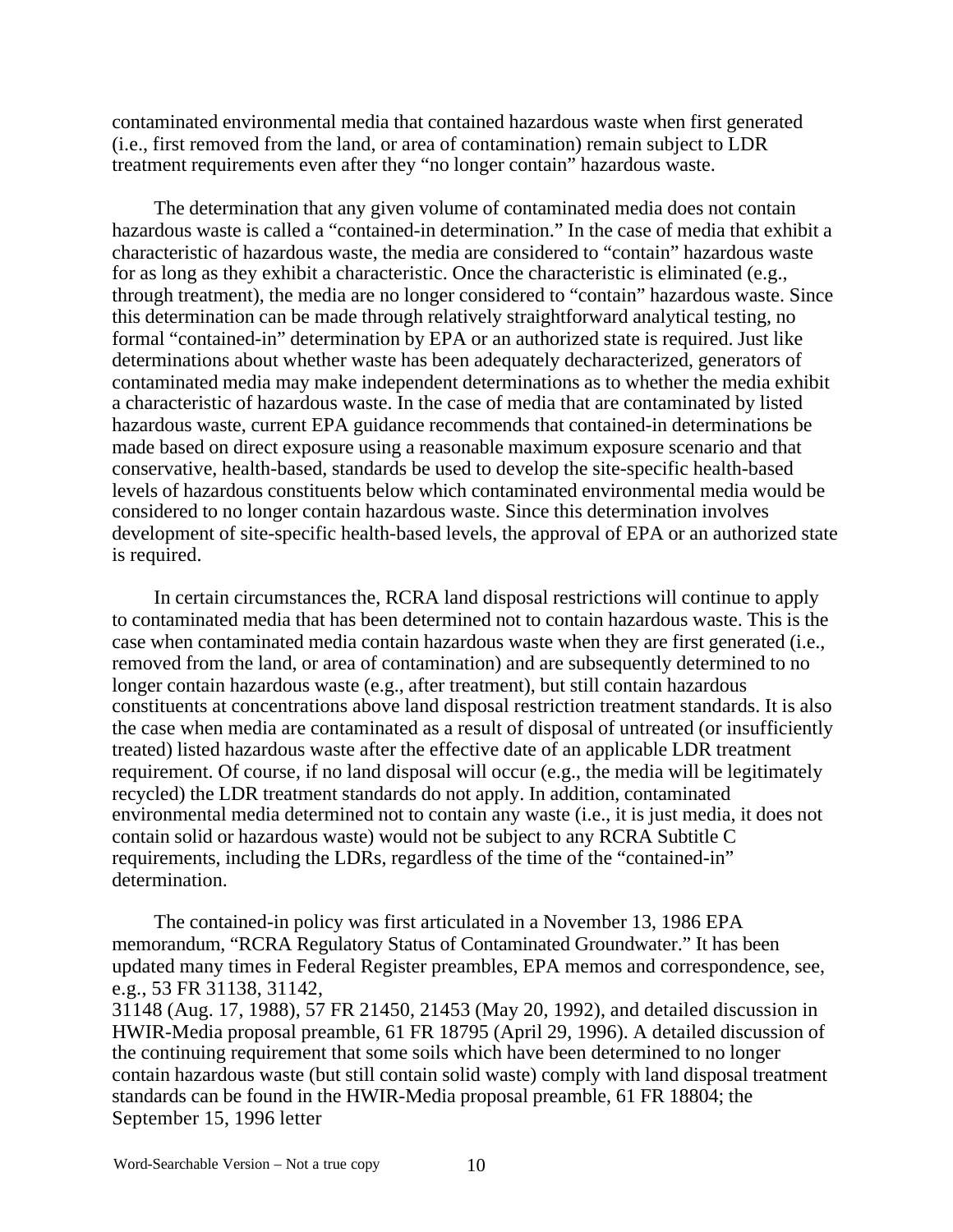from Michael Shapiro (EPA OSW Director) to Peter C. Wright (Monsanto Company); and the preamble to the LDR Phase IV rule, 63 FR 28617 (May 26, 1998).

Note that the contained-in policy applies only to environmental media (soil, ground water, surface water and sediments) and debris. The contained-in policy for environmental media has not been codified. As discussed below, the contained-in policy for hazardous debris was codified in 1992.

**RCRA Section 3020(b) Exemption for Reinjection of Contaminated Ground Water.** Under RCRA Section 3020(a), disposal of hazardous waste into or above a formation that contains an underground source of drinking water is generally prohibited. RCRA Section 3020(b) provides an exception for underground injection carried out in connection with certain remediation activities. Under RCRA Section 3020(b), injection of contaminated ground water back into the aquifer from which it was withdrawn is allowed if. (1) such injection is conducted as part of a response action under Section 104 or 106 of CERCLA or a RCRA corrective action intended to clean up such contamination; (2) the contaminated ground water is treated to substantially reduce hazardous constituents prior to reinjection; and, (3) the response action or corrective action will, on completion, be sufficient to protect human health and the environment. Approval of reinjection under RCRA Section 3020(b) can be included in approval of other cleanup activities, for example, as part of approval of a RCRA Statement of Basis or CERCLA Record of Decision. See, RCRA Section 3020(b), established as part of the 1984 HSWA amendments. See also, OSWER Directive 9234.1-06, "Applicable of Land Disposal Restrictions to RCRA and CERCLA Ground Water Treatment Reinjection Superfund Management Review: Recommendation No. 26," November 27, 1989.

**LDR Treatment Standards for Contaminated Soils.** On May 26, 1998, EPA promulgated land disposal restriction treatment standards specific to contaminated soils.3 These treatment standards require that contaminated soils which will be land disposed be treated to reduce concentrations of hazardous constituents by 90 percent or meet hazardous constituent concentrations that are ten times the universal treatment standards (UTS), whichever is greater. (This is typically referred to as 90% capped by l 0xUTS.) For contaminated soil that exhibits a characteristic of ignitable, reactive or corrosive hazardous waste, treatment must also eliminate the hazardous characteristic.

The soil treatment standards apply to all underlying hazardous constituents<sup>4</sup> reasonably expected to be present in any given volume of contaminated soil when such constituents are found at initial concentrations greater than ten times the UTS. For soil that exhibits a

<sup>&</sup>lt;sup>3</sup> This rule, which also addresses a number of non-soil issues, has been challenged by a number of parties. To date, the parties have filed non-binding statements of issues only; however, based on those statements, it appears that, with the exception of the requirement that PCBs be included as an underlying hazardous constituent which has been challenged for both soil and non-soil wastes, the soil treatment standards are not included in the challenges.

<sup>4</sup> Except fluoride, selenium, sulfides, vanadium and zinc.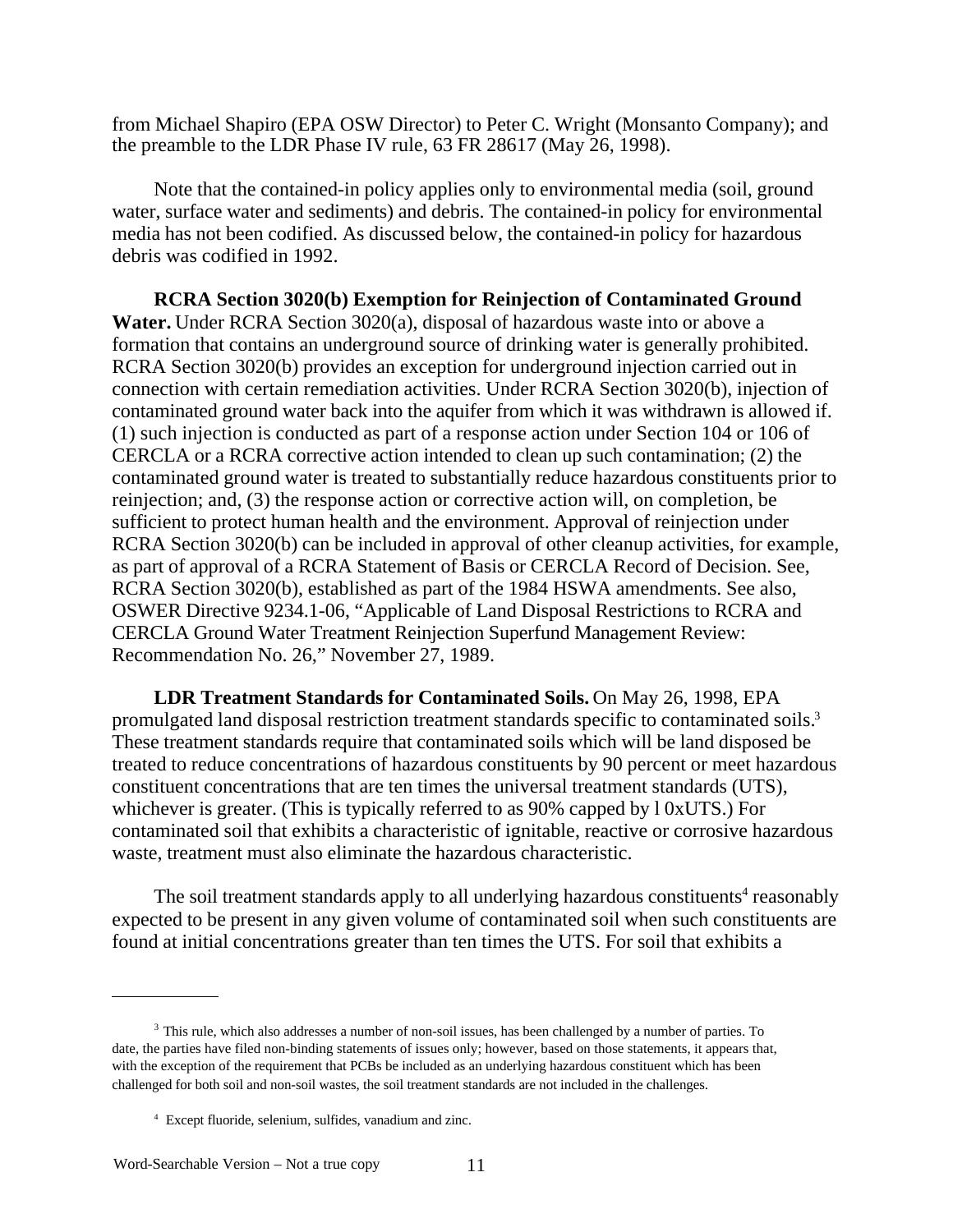characteristic of toxic, ignitable, reactive or corrosive hazardous waste, treatment is also required for: (1) in the case of the toxicity characteristic, the characteristic constituent; and, (2) in the case of ignitability, reactivity or corrosivity, the characteristic property. Although treatment is required for each underlying hazardous constituent, it is not necessary to monitor soil for the entire list of underlying hazardous constituents. Generators of contaminated soil can reasonably apply knowledge of the likely contaminants present and use that knowledge to select appropriate underlying hazardous constituents, or classes of constituents, for monitoring. As with the LDR treatment standards for hazardous debris (discussed below), generators of contaminated soil may use either the applicable universal treatment standards for the contaminating hazardous waste or the soil treatment standards.

See, soil treatment standard regulations at 40 CFR 268.49, promulgated May 26, 1998 and associated preamble discussion at 63 FR 28602-28622.

Note that the soil treatment standards supersede the historic presumption that an LDR treatment variance is appropriate for contaminated soil. LDR treatment variances are still available for contaminated soil, provided the generator can show that an otherwise applicable treatment standard (i.e., the soil treatment standard) is unachieveable or inappropriate, as discussed above, or can show that a site-specific, risk-based treatment variance is proper, as discussed below.

**Site-Specific, Risk-Based LDR Treatment Variance for Contaminated Soils.** On May 26, 1998, EPA promulgated a new land disposal restriction treatment variance specific to contaminated soil. Under 40 CFR 268.44(h)(3), variances from otherwise applicable LDR treatment standards may be approved if it is determined that compliance with the treatment standards would result in treatment beyond the point at which short- and long-term threats to human health and the environment are minimized. This allows a site-specific, risk-based determination to supersede the technology-based LDR treatment standards under certain circumstances.

Alternative land disposal restriction treatment standards established through site specific, risk-based minimize threat variances should be within the range of values the Agency generally finds acceptable for risk-based cleanup levels. That is, for carcinogens, alternative treatment standards should ensure constituent concentrations that result in the total excess risk to an individual exposed over a lifetime generally falling within a range from  $10^{-4}$  to  $10^{-6}$ , using  $10^{-6}$  as a point of departure and with a preference for achieving the more protective end of the risk range. For non-carcinogenic effects, alternative treatment standards should ensure constituent concentrations that an individual could be exposed to on a daily basis without appreciable risk of deleterious effect during a lifetime; in general, the hazard index should not exceed one (1). Constituent concentrations that achieve these levels should be calculated based on a reasonable maximum exposure scenario -- that is, based on an analysis of both the current and reasonable expected future land uses, with exposure parameters chosen based on a reasonable assessment of the maximum exposure that might occur; however, alternative LDR treatment standards may not